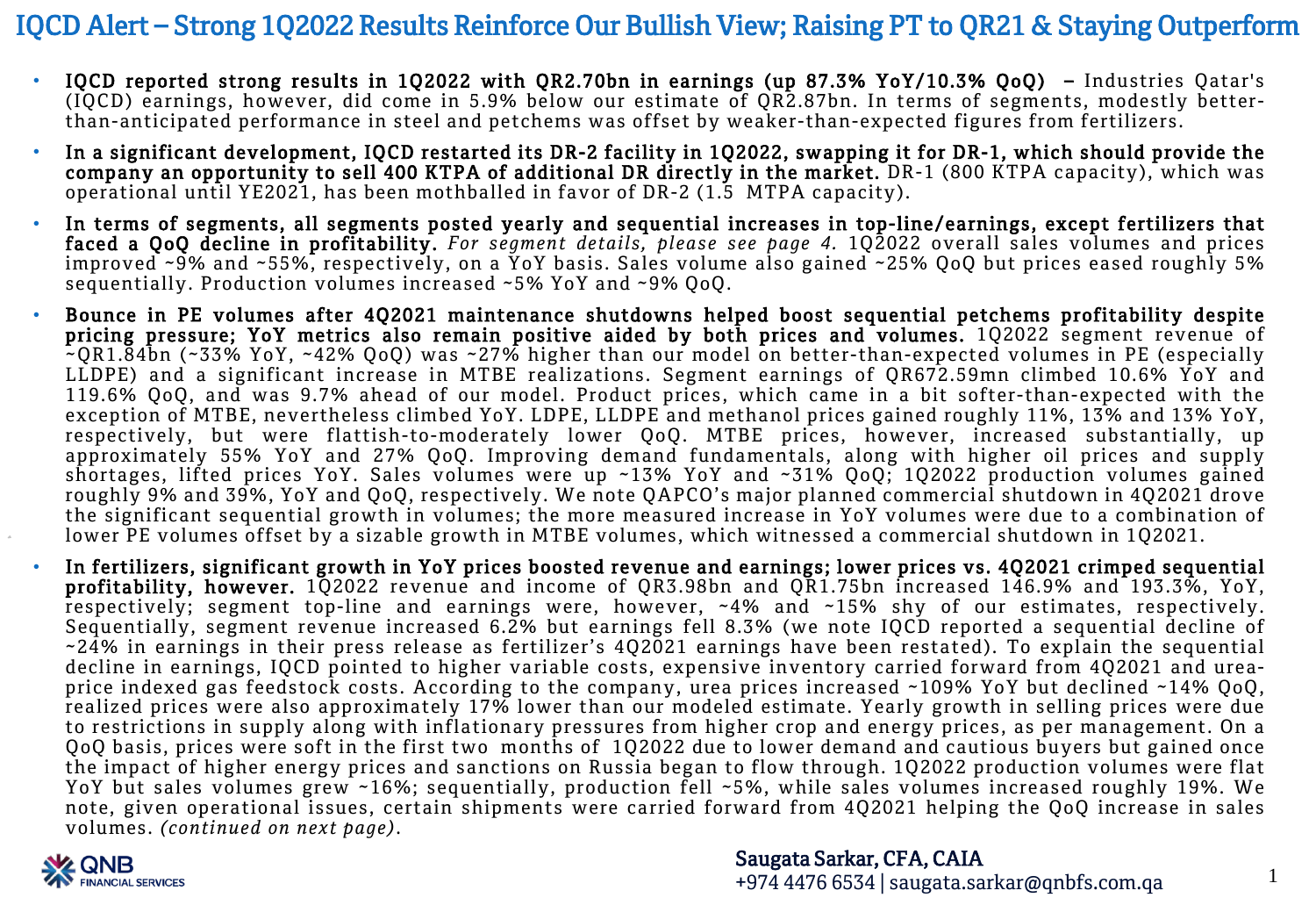- *(continued from previous page)*
- Steel segment performance was positive on better-than-expected volumes despite moderate pricing softness QoQ. Steel revenue came in at QR1.30bn (5.9% YoY, 33.6% QoQ). According to the company, steel realizations increased ~18% YoY in 1Q2022 (down roughly 4% QoQ) due to elevated construction demand along with higher international raw material costs. We do note that steel prices were softer than our forecasts as prices fell modestly QoQ. Sales volumes fell ~10% YoY but increased ~39% QoQ. IQCD sold significantly less billets vs. 1Q2021 (billet sales are of an opportunistic nature) but the QoQ increase in sales is directly attributable to the startup of the DR-2 facility. Production volumes were up roughly 20% and 33%, respectively, on a YoY and QoQ basis. The steel segment posted a profit of QR261.21mn in 1Q2022 vs a profit of QR258.72mn in 1Q2021 and a profit of QR87.33mn in 4Q2021. IQCD's associate Foulath (which produces iron oxide pellets) reported a nice jump in earnings to QR57.25mn (~164% YoY, ~130% QoQ), which helped boost segment profits.
- *For more details on the company's performance and our estimates, please referto page 3.*
- Despite paying ~QR6bn in 2021 dividends, IQCD's balance sheet remains solid with QR12.6bn in cash/bank balances & zero long-term debt. The company, on a proportionate basis, generated operating cash flow of QR2.8bn and free cash flow of OR2.6bn in 102022. Net-net, given IOCD's strong balance sheet, we expect the company to withstand difficult market conditions, when they arise, while retaining dry powder to take advantage of potential acquisition opportunities in the future. IQCD's strong FCF generating ability also provides investors with lower DPS volatility.
- We maintain our Outperform rating on IQCD and raise our target price to QR21.00 from QR19.00. We will publish our revised estimates factoring in IQCD's 1Q2022 performance. Our sense still remains that earnings for 2022 are likely to be flattish-to-moderately higher relative to 2021. Volumes are likely to be modestly up YoY in 2022 given QAPCO's major planned shutdown in 4Q2021. Pricing, as usual, remains the major wildcard. While energy/urea prices benefited during the latter-end of 1Q2022 due to the Russia-Ukraine conflict, we have to assume these prices will ease somewhat once this conflict is resolved. Moreover, escalating COVID-19-related lockdowns in China is bound to have an impact. Economic growth is also likely to be affected by these factors and will be put under further pressure by rising rates and unwinding quantitative easing by global central banks. So pricing should remain volatile and could potentially ease, in our view. Moreover, domestic steel demand should ease as we move closer to FIFA World Cup Qatar 2022.
- In terms of longer-term catalysts, the QAFCO 7 project is also expected to add 400 KTPA of sellable ammonia by 2026. Moreover, similar to the QAFCO deal, IQCD could look to acquire Total's 20% stake in QAPCO, which could also be perceived positively by investors.

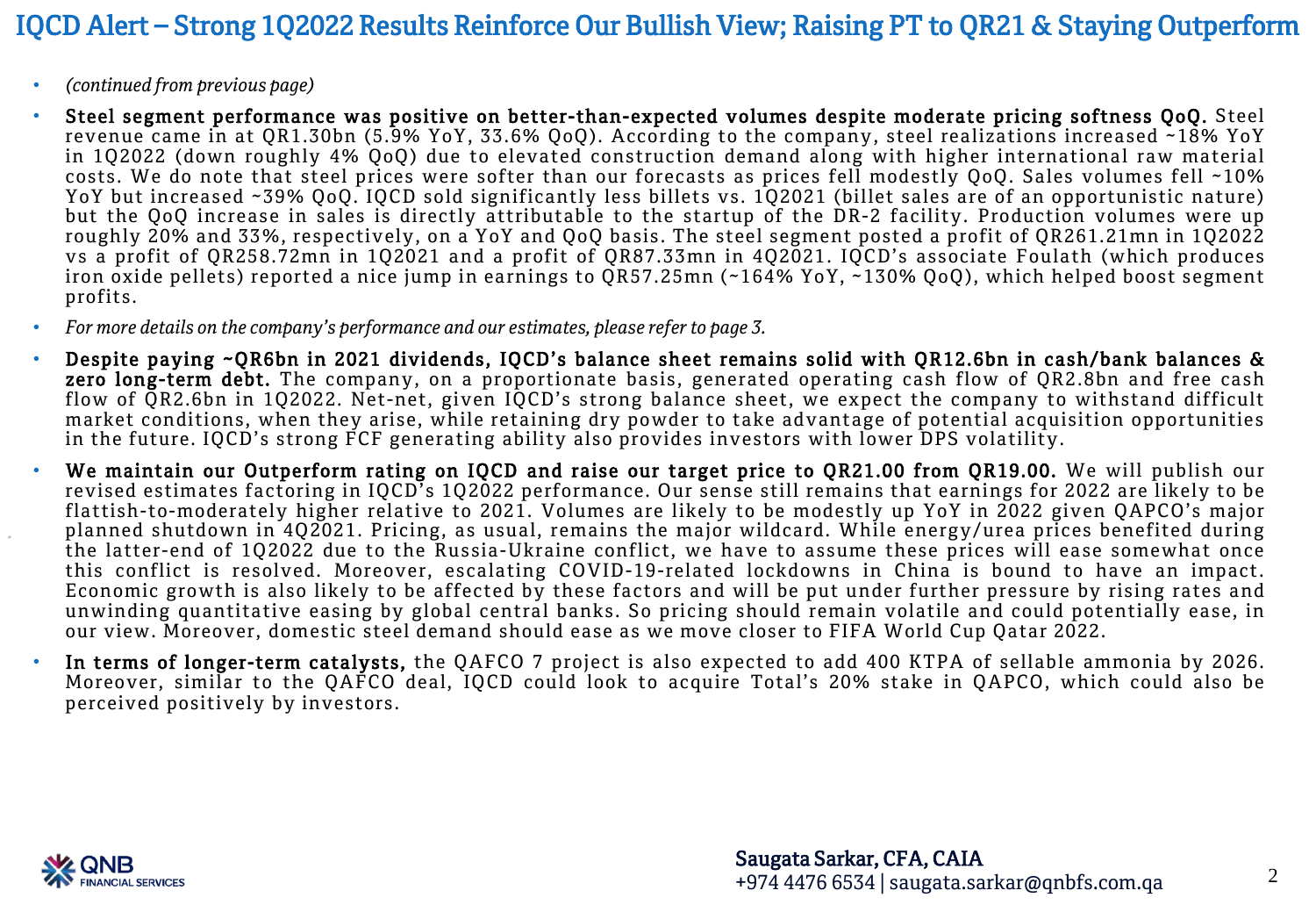| Income Statement (QR millio:            | 102021      | 402021      | <b>1Q2022</b> | 102022e     | AVs. E   | YoY      | QoQ      |
|-----------------------------------------|-------------|-------------|---------------|-------------|----------|----------|----------|
| Revenue                                 | 2,839.825   | 4,722.830   | 5,280.579     | 5,119.674   | 3.1%     | 85.9%    | 11.8%    |
| Cost of Sales (Ex. D & A)               | (1,607.613) | (1,830.056) | (2,842.653)   | (2,336.875) | 21.6%    | 76.8%    | 55.3%    |
| <b>Gross Profit</b>                     | 1,232.212   | 2,892.774   | 2,437.926     | 2,782.799   | $-12.4%$ | 97.8%    | $-15.7%$ |
| General & Admin. Expenses               | (146.545)   | (315.813)   | (175.822)     | (157.624)   | 11.5%    | 20.0%    | $-44.3%$ |
| Selling & Distribution Costs            | (17.395)    | (24.808)    | (31.240)      | (26.893)    | 16.2%    | 79.6%    | 25.9%    |
| <b>EBITDA</b>                           | 1,068.272   | 2,552.153   | 2,230.864     | 2,598.283   | $-14.1%$ | 108.8%   | $-12.6%$ |
| Depreciation & Amortization             | (358.483)   | (484.284)   | (375.042)     | (486.996)   | $-23.0%$ | 4.6%     | $-22.6%$ |
| <b>EBIT</b>                             | 709.789     | 2,067.869   | 1,855.822     | 2,111.287   | $-12.1%$ | 161.5%   | $-10.3%$ |
| <b>Finance Costs</b>                    | (5.915)     | (5.696)     | (5.494)       | (5.780)     | $-5.0%$  | $-7.1%$  | $-3.5%$  |
| <b>Share of Results from Associates</b> | 22.165      | 24.506      | 57.249        | 24.388      | 134.7%   | 158.3%   | 133.6%   |
| Share of Results of JVs                 | 608.342     | 306.215     | 672.594       | 612.910     | 9.7%     | 10.6%    | 119.6%   |
| Other Income                            | 109.977     | 57.335      | 123.830       | 132.467     | $-6.5%$  | 12.6%    | 116.0%   |
| Investment Income & Other               |             |             |               |             |          |          |          |
| <b>Profit Before Tax</b>                | 1,444.358   | 2,450.229   | 2,704.001     | 2,875.272   | $-6.0%$  | 87.2%    | 10.4%    |
| Tax                                     | (0.414)     | 0.144       | (0.145)       |             |          | $-65.0%$ | N/M      |
| <b>Profit After Tax</b>                 | 1,443.944   | 2,450.373   | 2,703.856     | 2,875.272   | $-6.0%$  | 87.3%    | 10.3%    |
| Minority Interest                       | (0.734)     | 0.286       | (0.238)       | (1.440)     | $-83.5%$ | $-67.6%$ | N/M      |
| <b>Profit for Equity Holders</b>        | 1,443.210   | 2,450.659   | 2,703.618     | 2,873.832   | $-5.9%$  | 87.3%    | 10.3%    |
| <b>Net Margin</b>                       | 50.8%       | 51.9%       | 51.2%         | 56.1%       |          |          |          |
|                                         |             |             |               |             |          |          |          |
| EPS (in QR)                             | 0.24        | 0.41        | 0.45          | 0.48        | $-5.9%$  | 87.3%    | 10.3%    |
|                                         |             |             |               |             |          |          |          |
| <b>Cost of Sales</b>                    | 56.6%       | 38.7%       | 53.8%         | 45.6%       |          |          |          |
| Gross Margin %                          | 43.4%       | 61.3%       | 46.2%         | 54.4%       |          |          |          |
| G&A% Sales                              | 5.2%        | 6.7%        | 3.3%          | 3.1%        |          |          |          |
| Selling Expenses % Sales                | 0.6%        | 0.5%        | 0.6%          | 0.5%        |          |          |          |
| EBITDA%                                 | 37.6%       | 54.0%       | 42.2%         | 50.8%       |          |          |          |
| D&A% Sales                              | 12.6%       | 10.3%       | 7.1%          | 9.5%        |          |          |          |
| EBIT%                                   | 25.0%       | 43.8%       | 35.1%         | 41.2%       |          |          |          |
| Net Margin %                            | 50.8%       | 51.9%       | 51.2%         | 56.1%       |          |          |          |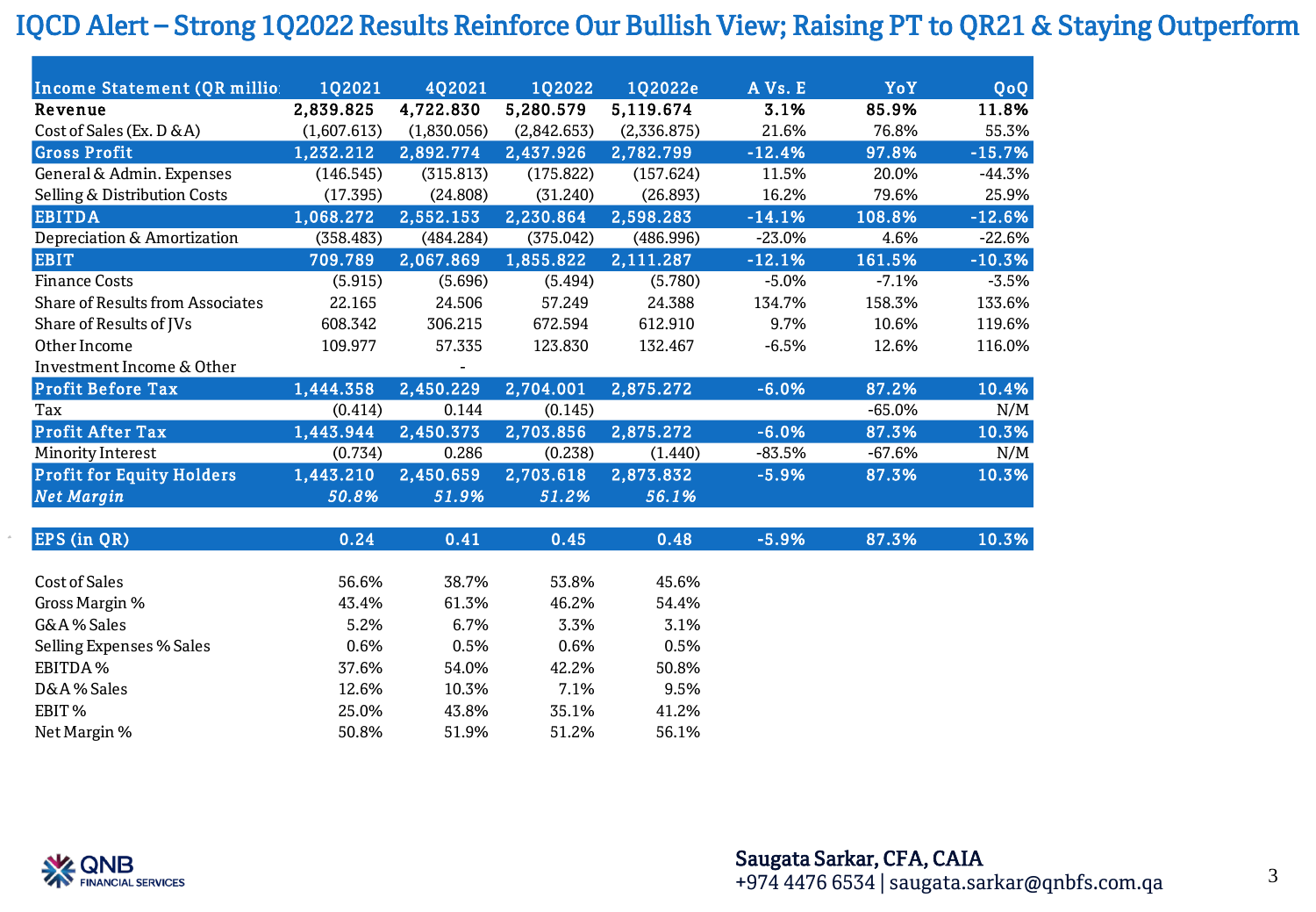| In QR Millions                            |           |               |               |                 |        |
|-------------------------------------------|-----------|---------------|---------------|-----------------|--------|
| <b>Steel</b>                              | 1Q2021    | 4Q2021        | 1Q2022        | 1Q2022e A Vs. E |        |
| Revenue                                   | 1,227.891 | 973.241       | 1,300.068     | 962.178         | 35%    |
| <b>Profit Before Tax</b>                  | 258.72    | 87.333        | 261.211       | 150.388         | 74%    |
| <b>NM%</b>                                | 21.07%    | 8.97%         | 20.09%        | 15.63%          |        |
| Revenue Q/Q                               | 85%       | 39%           | 34%           | $-1%$           |        |
| Profit Before Tax Q/Q                     | 422%      | $-34%$        | 199%          | 72%             |        |
| Revenue Y/Y                               | $-6%$     | 47%           | 6%            | $-22%$          |        |
| Profit Before Tax Y/Y                     | N/M       | 76%           | 1%            | $-42%$          |        |
| Petrochemicals                            | 1Q2021    | <b>4Q2021</b> | <b>1Q2022</b> | 1Q2022e A Vs. E |        |
| Revenue                                   | 1,378.000 | 1,295.000     | 1,835.000     | 1,447.250       | 27%    |
| <b>Profit Before Tax</b>                  | 608.342   | 306.215       | 672.594       | 612.910         | 10%    |
| <b>NM%</b>                                | 44.15%    | 23.65%        | 36.65%        | 42.35%          |        |
| Revenue Q/Q                               | 12%       | $-17%$        | 42%           | 12%             |        |
| Profit Before Tax Q/Q                     | 38%       | $-55%$        | 120%          | 100%            |        |
| Revenue Y/Y                               | 45%       | 5%            | 33%           | 5%              |        |
| Profit Before Tax Y/Y                     | 394%      | $-31%$        | 11%           | 1%              |        |
| <b>Fertilizers</b>                        | 1Q2021    | 4Q2021        | 1Q2022        | 1Q2022e A Vs. E |        |
| Revenue                                   | 1,611.934 | 3,749.589     | 3,980.511     | 4,157.497       | $-4%$  |
| ٦<br>Profit Before Tax                    | 594.934   | 1,902.943     | 1,745.172     | 2,062.118       | $-15%$ |
| <b>NM%</b>                                | 36.91%    | 50.75%        | 43.84%        | 49.60%          |        |
| Revenue Q/Q                               | 13%       | 39%           | 6%            | 11%             |        |
| Profit Before Tax Q/Q                     | 376%      | 49%           | $-8%$         | 8%              |        |
| Revenue Y/Y                               | 55%       | 163%          | 147%          | 158%            |        |
| Profit Before Tax Y/Y                     | 202%      | 1422%         | 193%          | 247%            |        |
| <b>Total Revenue</b>                      | 4,217.825 | 6,017.830     | 7,115.579     | 6,566.924       | 8%     |
| <b>YoY</b> Growth                         | 28%       | 81%           | 69%           | 56%             |        |
| <b>QoQ</b> Growth                         | 27%       | 21%           | 18%           | 9%              |        |
| Steel                                     | 29%       | 16%           | 18%           | 15%             |        |
| Petrochemicals                            | 33%       | 22%           | 26%           | 22%             |        |
| Fertilizers                               | 38%       | 62%           | 56%           | 63%             |        |
| Total Profit Before Tax (Ex. Unallocated) | 1,461.991 | 2,296.491     | 2,678.977     | 2,825.417       | $-5%$  |
| <b>Steel</b>                              | 18%       | 4%            | 10%           | 5%              |        |
| Petrochemicals                            | 42%       | 13%           | 25%           | 22%             |        |
| Fertilizers                               | 41%       | 83%           | 65%           | 73%             |        |
| Group Net Income                          | 1,443.210 | 2,450.659     | 2,703.618     | 2,873.832       |        |
| Segment Profit Before Tax/Group NI        | 101%      | 94%           | 99%           | 98%             |        |
| <b>Unallocated Net Income</b>             | (18.78)   | 154.17        | 24.64         | 48.41           |        |



#### Saugata Sarkar, CFA, CAIA

+974 4476 6534 | saugata.sarkar@qnbfs.com.qa